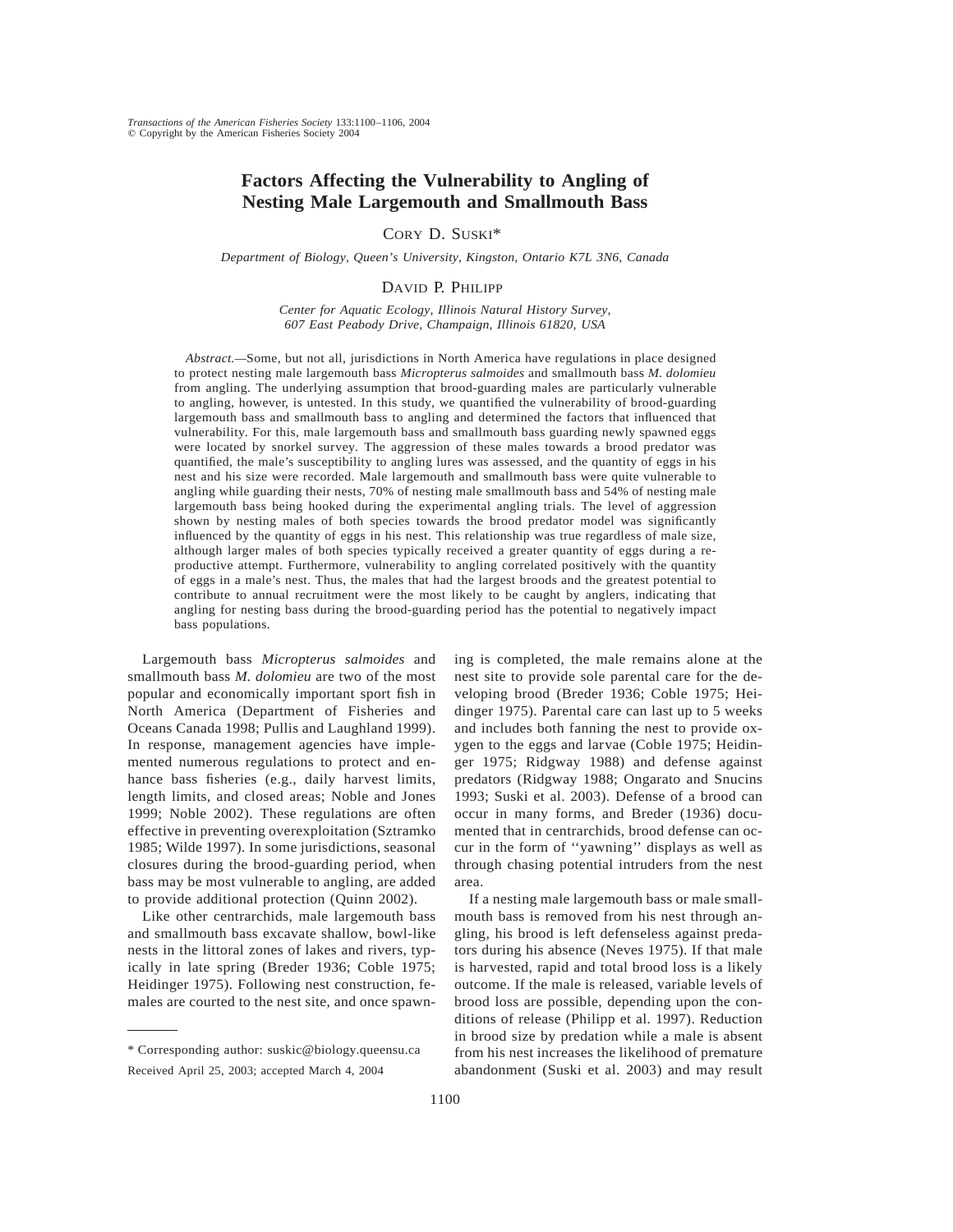in zero reproductive output for that spawning event. Following the return of the male to the nest, the physiological impairment that accompanies a catch-and-release angling event can reduce the level of defense provided to the brood (Kieffer et al. 1995; Cooke et al. 2000; Suski et al. 2003). Regulations closing bass fisheries during spawning season are promulgated under the assumption that bass are more vulnerable to angling during this stage, but this assumption has not been validated (but see Shuter et al. 1980; Philipp et al. 1997; Suski et al. 2003).

In this study, we quantified the vulnerability to angling of nesting male largemouth bass and smallmouth bass and determined which factors affect this vulnerability. We also examined the interrelationships among four different characteristics of brood-guarding male largemouth bass and smallmouth bass: total length (TL), mating success, aggression toward brood predators, and vulnerability to angling.

## **Methods**

*Study sites*.—We collected data on nesting male largemouth bass and smallmouth bass from seven lakes (Loughborough Lake, Sand Lake, Lake Opinicon, Warner Lake, Bob's Lake, Devil Lake, and Buck Lake) in southeastern Ontario during May and June of 1999 and 2000. All sites contained self-sustaining sympatric populations of largemouth bass and smallmouth bass, except Warner Lake, which contained only largemouth bass.

*Field techniques*.—We used snorkel surveys in the littoral zone of the study lakes to locate nesting male bass guarding newly spawned eggs  $\leq$  3 d old). Upon discovery of a nesting bass, we marked each nest with an individually numbered plastic tag, drew the location of the nest on a map of the study site, visually estimated the size of the nestguarding male, recorded the male's mating success (a visual, relative approximation of eggs in a nest, with categories ranging from a low of 1 to a high of 5; Kubacki 1992; Philipp et al. 1997; Suski et al. 2002), noted the depth of the nest, and checked for the presence of any hookwounds on the male. A hookwound is a bruise or small laceration that develops around the mouth of a bass following a catch-and-release angling event. Most hookwounds remain visible for about 2 weeks, making hookwounds from previous years undetectable. We considered the presence of a hookwound on a male bass to be indicative of a recent catch-and-release angling event (Suski et al. 2002; Suski et al. 2003) and did not include males with hookwounds in the study.

To assess the level of antipredator aggression, we presented each nesting male with a model of a brood predator. The model was a resin-coated photograph of an immature bluegill *Lepomis macrochirus* (TL  $\approx$  150 mm) mounted on a Plexiglas backing and attached to a 1.5-m metal rod (Coleman et al. 1985; Suski et al. 2003). We ''swam'' the model in the center of a male's nest for 30 s in a manner that simulated egg predation, and we quantified three aggressive behaviors of the nesting male (Suski et al. 2003). A ''yawn'' occurred when a male opened his mouth and flared his branchiostegal membranes, a ''rush'' occurred when a male swam quickly toward the model but did not strike it, and a ''hit'' occurred when a male made physical contact with the model by striking or biting it. Because these actions were mutually exclusive events (e.g., males could not yawn and rush at the same time), we summed the occurrences of all three behaviors as the total number of antipredator behaviors (TAB score) performed by each nesting male.

Following aggression tests, the snorkeler made maps of the study site, which were used to direct anglers in a boat to all of the nesting male bass targeted for antipredator aggression. After locating the nest, we positioned the boat several meters from the male's nest and took care to not disturb the male. We then quantified the susceptibility of the male to three different fishing lures. Anglers presented each male with two casts of a hard plastic, silver stick bait (approximately 10 cm in length), followed by two casts of a black plastic worm (approximately 15 cm in length) rigged ''Texas style,'' followed by two casts of a 1/8-oz (3-g) lead jig head with an 8-cm white plastic Mister Twister jig body. The order of lure presentation was identical for all males, and three different lures were used to increase the likelihood of eliciting a response from a nesting male. Valid casts were those within 1 m of the nest; other casts were not counted, and few casts were disqualified. If a nesting male responded to the presence of the lure by attacking or ingesting it, we attempted to hook and land the fish. For each cast, we noted if the male bass made contact with the lure, whether the male was hooked, and whether it was landed in the boat. Some bass did not respond to any lure presentations. Once landed, we unhooked, measured (TL to the nearest millimeter), and released males above their nests less than 2 min after landing. The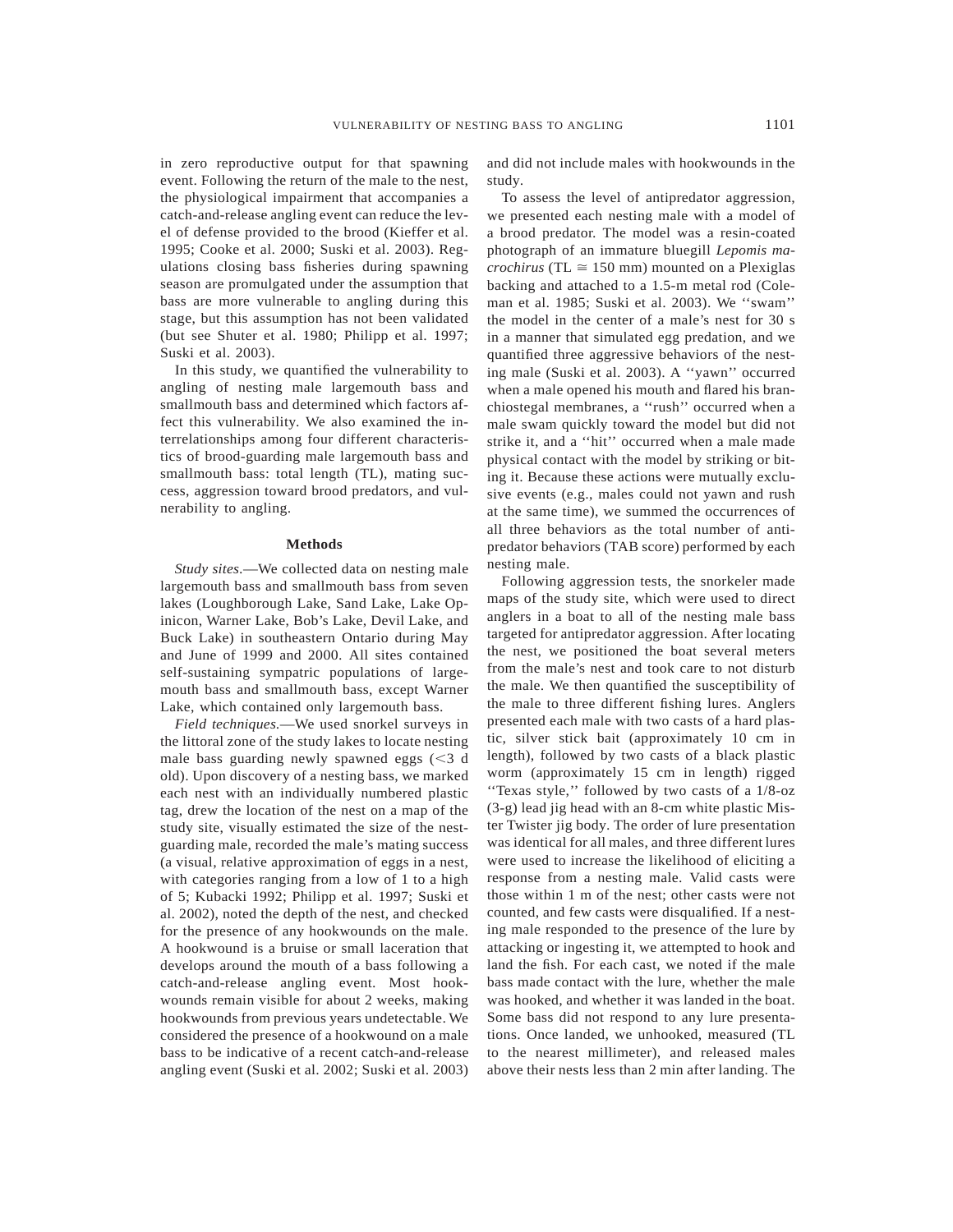TABLE 1.—Analysis of covariance comparing the total aggressive behaviors (TAB score) of nesting male smallmouth and largemouth bass with differing egg scores. Male size (total length [TL] in millimeters) is the covariate in the model; degrees of freedom are indicated in parentheses.

|                                    | Smallmouth bass                      |            | Largemouth bass          |            |
|------------------------------------|--------------------------------------|------------|--------------------------|------------|
|                                    |                                      |            |                          |            |
| Egg score                          | 42.1 (4, 204)                        | < 0.0001   | 27.0(4, 80)              | < 0.0001   |
| $TL$ (mm)<br>$TL \times egg score$ | 0.04(1, 204)<br>$1.1 \quad (4, 204)$ | 0.8<br>0.4 | 0.5(1, 80)<br>0.7(4, 80) | 0.5<br>0.6 |

time between nest location and lure presentation was less than 2 h.

*Statistical testing*.—For both species, we assessed the relationship between egg score and TAB score of a particular male using an analysis of covariance (ANCOVA) with male size as the covariate in the model (Sokal and Rohlf 1995). We assessed the relationship between egg score and male size directly using nonparametric Spearman rank correlation, and examined the relationship between the TL of angled males and our visual length approximations of the same nesting male using regression analyses (Zar 1999). We detected differences across the proportion of males striking lures based on egg score using contingency table analysis, and we assessed differences between individual proportions using multiple comparisons for proportions (Zar 1999). We made comparisons of TAB scores as they related to categorical angling response using a Kruskal–Wallis test followed by a nonparametric posthoc test to detect differences between categories (Zar 1999). All statistical analyses were performed using JMPIN 4.0 (Sall et al. 2001), except for comparisons of proportions and nonparametric posthoc tests, which we performed by entering formulae into a spreadsheet on a personal computer. The level of significance  $(\alpha)$  for all tests was 0.05, and all data are presented  $\pm$  SE where appropriate.

#### **Results**

Although both species of brood-guarding male bass were aggressive toward angled lures during this study, smallmouth bass were more aggressive than largemouth bass. Of the 214 male smallmouth bass that received lure presentations, 70% (149) were hooked, and 43% hit the silver stick bait on the first cast. In contrast, 49 of the 90 nesting largemouth bass tested (54%) were hooked, and only 34% hit the silver stick bait on the first cast.

When the visual size approximations of a nesting male made by snorkelers were compared with measured TL, the two variables were significantly related with a large coefficient of determination

(regression analysis:  $r^2 = 0.89$ ,  $N = 110$ ,  $F =$ 881.1,  $P < 0.001$ ). This allowed us to use the visually estimated TL of all males tested in several analyses. The response of a male to the predator model was strongly associated with his egg score as bass of both species with higher egg scores were significantly more aggressive towards the predator model, regardless of size (ANCOVA; Table 1). Typically, however, larger nesting males had greater numbers of eggs in their nests than did smaller males for both largemouth bass ( $r = 0.39$ ,  $N =$ 90,  $P < 0.0001$ ; Figure 1) and smallmouth bass  $(r = 0.41, N = 214, P < 0.0001$ ; Figure 1).

Male bass with egg scores of 3 or more were significantly more likely to hit a lure during the six casts than males with egg scores or 2 or less (contingency table analysis:  $\chi^2$  algemouth bass = 32.8,  $\chi^2_{\text{smallmouth bass}}$  = 32.8,  $n_{\text{largemouth bass}}$  = 90,  $n_{\text{smallmouth bass}} = 214$ , df = 4,  $P < 0.05$ ; Figure 2,). Finally, both the male largemouth bass (Kruskal– Wallis test:  $\chi_{2,120}^2$  = 66.0, *P* < 0.0001; nonparametric posthoc test:  $P < 0.05$ ; Figure 3) and the male smallmouth bass (Kruskal–Wallis test:  $\chi_{2.307}^2$  = 110.2, *P* < 0.0001; nonparametric posthoc test:  $P < 0.05$ ; Figure 3) that responded to angled lures had significantly higher aggression toward brood predators (TAB scores) than males that did not respond to lures.

#### **Discussion**

Brood guarding by males is a life history trait common to all members of the family Centrarchidae (Breder 1936), its purpose being to increase offspring survival (Sargent and Gross 1986; Sargent 1997). A positive relationship between brood size and parental aggression towards brood predators exists across many different taxa, including both fish (e.g., bluegill [Coleman et al. 1985], threespine stickleback *Gasterosteus aculeatus* [Pressley 1981], and Central American cichlid *Aequidens coeruleopunctatus* [Carlisle 1985]) and birds (see Montgomerie and Weatherhead 1988). In the current study, increases in brood size for both largemouth bass and smallmouth bass re-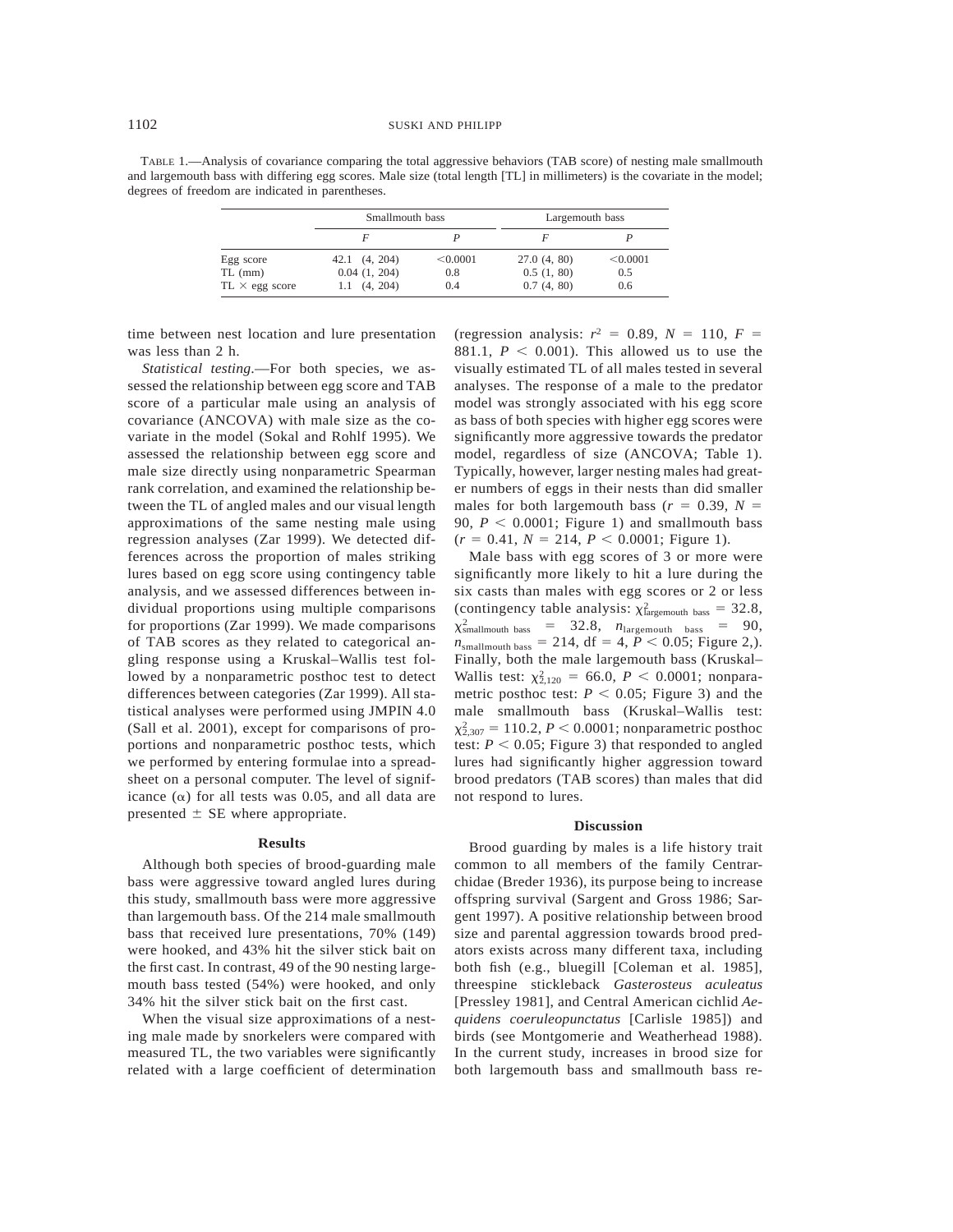

FIGURE 1.—Spearman rank correlation  $(r<sub>s</sub>)$  examining the relationship between the size of the brood-guarding male (TL in millimeters) and its egg score for largemouth and smallmouth bass. Because similarly sized male bass sometimes had identical egg scores, the size of each point in the figure depicts the number of males represented by that point: smaller points represent fewer nesting males, and larger points represent greater numbers of males. The number of nesting males for each point ranges from 1 (smallest point) to 13 (largest point) for largemouth bass and from 1 (smallest point) to 20 (largest point) for smallmouth bass. To aid in visualization of the relationship between the variables, the regression line has been plotted for each correlation.

sulted in significant increases in brood defense towards the predator model, regardless of male size. Because larger broods equate to greater reproductive success for nesting males, it is not surprising that male largemouth bass and smallmouth bass invested greater amounts of energy (and risk to themselves) in the defense of larger broods (Ridgway 1989; this study).

For both smallmouth and largemouth bass, increases in the size of the nesting male resulted in a significant increase in brood size. This result has been shown in previous studies (Philipp et al. 1997), and may also be influenced by male energy



FIGURE 2.—Percentage of nesting male largemouth and smallmouth bass with different egg scores that hit a fishing lure within the allotted six casts. Sample sizes for each group are shown on the individual bars, and different letters above bars denote statistically significant differences within each species (A and B apply to largemouth bass, X, Y, and Z to smallmouth bass). Only one largemouth bass with an egg score of 5 was encountered during the study.

stores (Ridgway and Friesen 1992) or because both large males and large females are reproductively active earlier in the spring than are smaller males and females (Wiegmann et al. 1992). Because these largest males had the largest brood sizes, these males were the ones most likely to be caught by angling as they defended their nests. These large males are not only the most valuable for the



FIGURE 3.—Total antipredator behaviors (TAB score) for nesting male largemouth and smallmouth bass that had differing responses to angling. The term ''first cast'' refers to nesting males that hit the first lure presented (a silver stick bait) on the first cast, the term ''any cast'' refers to males that hit a lure any time during the six casts, and the term ''none'' refers to males that did not hit the lures on any cast. See the caption to Figure 2 for additional details.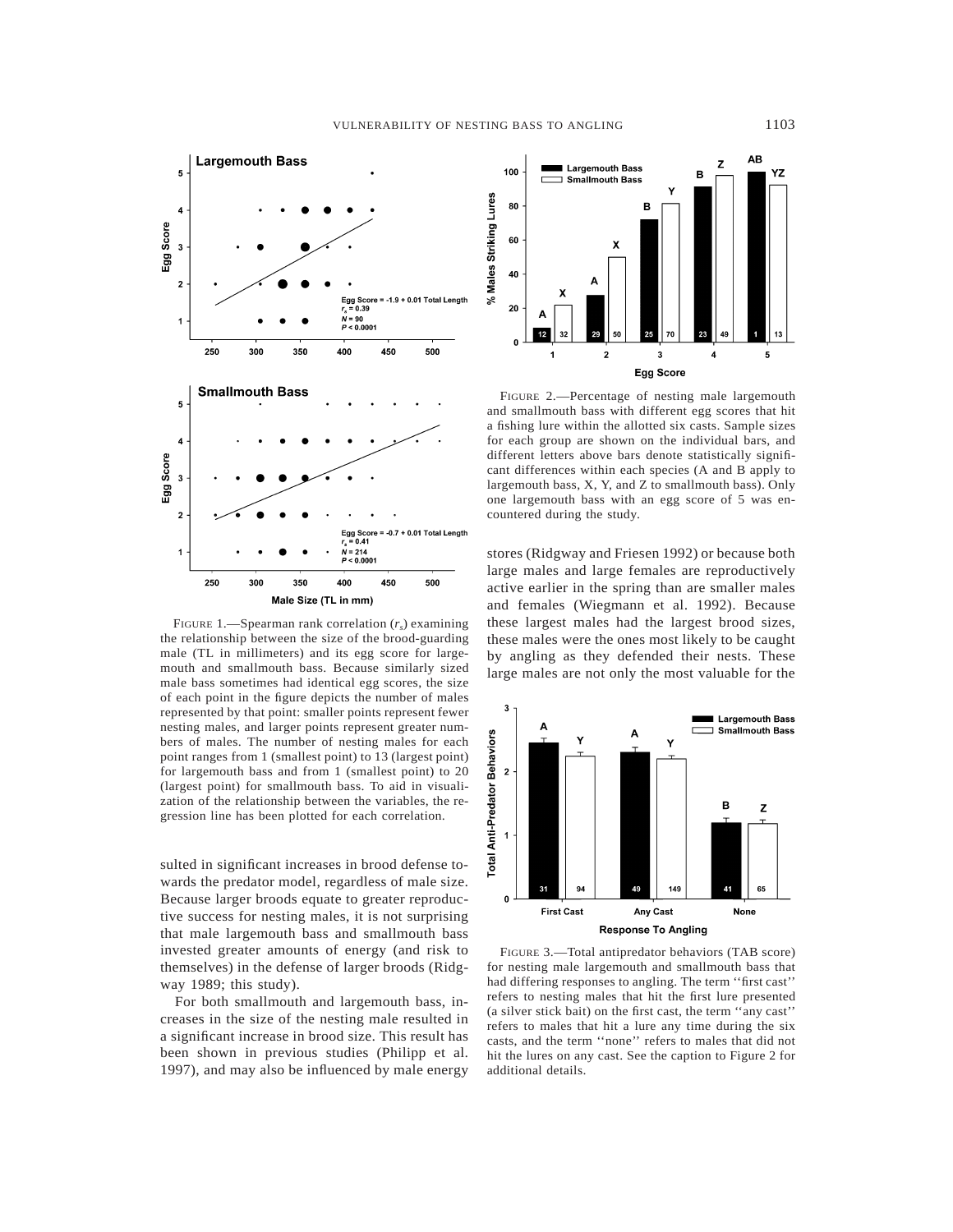fishery, they are also the individuals that are the most willing to invest in the defense and care of their offspring. As such, these males are the ones that have the greatest potential to contribute to annual recruitment.

Our study suggests that largemouth and smallmouth bass were unable to differentiate between potential brood predators and angled lures as both were attacked aggressively and the males that showed aggressive behaviors toward the brood predator were more likely to respond to angling. Although several studies have examined the vulnerability of black bass to angling (Anderson and Heman 1969; Burkett et al. 1986; Lindgren and Willis 1990; Garrett 2002), to our knowledge, only two other studies have quantified the vulnerability of black bass to angling during the nesting period (Latta 1963; Allan and Romero 1975). Latta (1963) had 67% of nesting smallmouth bass respond to angled lures, while only 10% of the nesting largemouth bass tested by Allan and Romero (1975) were caught by anglers. The results of our study agree with those of Latta (1963), but we find the results of Allan and Romero (1975) difficult to understand and see three possible explanations for them. First, the seven experimental anglers in the study by Allan and Romero (1975) were ineffective under the conditions present on the test day. In our study, over half of the nesting males of both species tested were hooked within six casts, and a large proportion hit the lure on the first cast. In addition, during work on other projects, our project personnel routinely catch over 90% of nesting bass targeted when casting attempts are not limited (D. Philipp, unpublished data). Second, the stage of brood development may have differed between the two studies. Previous work has shown that a male's defense of his brood decreases with brood development, and should be lowest as the brood approaches independence (Sargent and Gross 1986; Ridgway 1988). In our study, we angled for males following the deposition of newly spawned eggs when brood defense is typically high, while Allan and Romero (1975) reported observing male bass guarding free-swimming fry during their angling trials, when brood defense by males is typically low. Finally, bass aggression may be related to male energy stores (Hinch and Collins 1991), which may be coupled with stage of brood development and the amount of time that males have been guarding their young. Regardless of these differences, however, our results emphasize the aggression of brood-guarding bass to both brood predators and angling lures.

During this study, the order of lure presentation was fixed for all experimental trials. This method was chosen to standardize lure presentation between different nesting males and to avoid potential difficulties with the interpretation of results that could have arisen with random lure presentation. Future studies, however, should examine the influence that lure type and presentation order has on the response of fish. For example, a random presentation of lures may have elicited a difference in strike responses either between the two test species or within individuals of the same species with different egg scores. Studies of this nature could also involve nonnesting bass and the influence of lure type on the response to angled lures.

Currently, relatively few jurisdictions in North America have regulations designed specifically to protect nesting bass from angling (Quinn 2002). Even in Ontario, where angling for bass is illegal until the last Saturday in June, anglers often do not comply with existing regulations (Kubacki et al. 2002). Illegal angling reduces both individual and population-level reproductive success (Philipp et al. 1997; Suski et al. 2002), which, in turn, may reduce annual recruitment (Svec 2000). One management option that protects nesting bass from angling and improves population-level reproductive success is the use of bass conservation zones. These conservation zones are areas of a water body in which fishing for all species is prohibited during the bass spawning season (Suski et al. 2002). By removing (or at least reducing) the threat of human disturbance through angling, the nest abandonment rates for both smallmouth bass and largemouth bass decreased, thereby increasing population-level reproductive success.

The selective harvest of fishes can influence populations at both a phenotypic and genetic level (Sheridan 1995; Law 2000), often having impacts extending beyond the target species (Tasker et al. 2000; Kaiser and de Groot 2000), and negative population-level changes can occur as a result of the harvest of the largest spawning individuals from a population (Conover and Munch 2002). If anglers target nesting bass, the individual bass caught will not be a random selection; the largest, most aggressive males with the largest broods will be captured preferentially. Over time, catch-andharvest and even catch-and-release angling for nest-guarding bass are likely to select for smaller, less aggressive males with reduced ability and/or willingness to provide parental care to their offspring.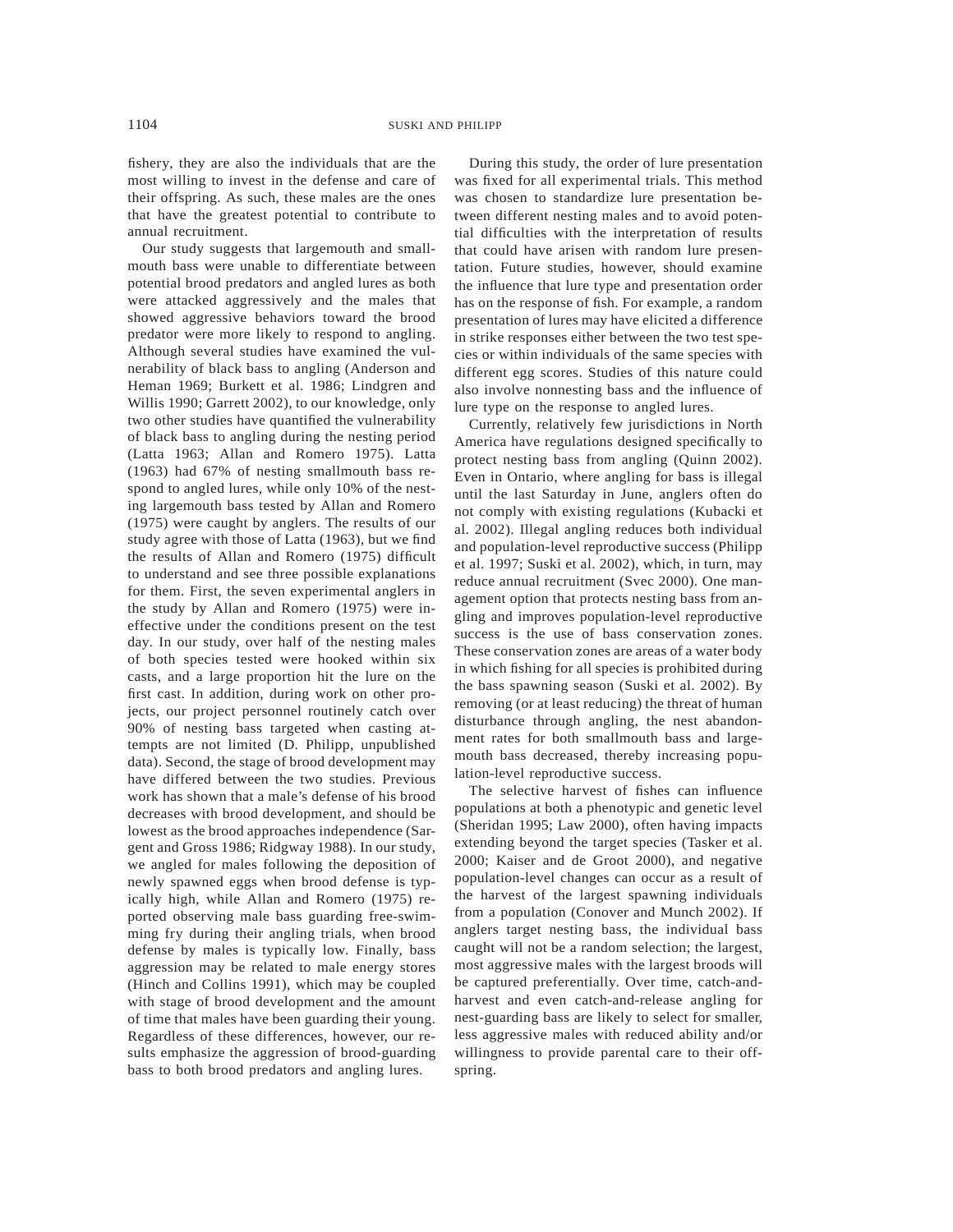# **Acknowledgments**

We would like to thank John Epifanio, Julie Claussen, Jana Svec, James Ludden, Steven Cooke, Jack Degner, and Kate Deters for valuable field assistance during this study. In addition, Frank Phelan, Floyd Connor, and Rod Green from the Queen's University Biological Station helped facilitate this research. This manuscript benefited from comments by Steven Cooke.

# **References**

- Allan, R. C., and J. Romero. 1975. Underwater observations of largemouth bass spawning and survival in Lake Mead. Pages 104–112 *in* R. H. Stroud and H. Clepper, editors. Black bass biology and management. Sport Fishing Institute, Washington, D.C.
- Anderson, R. O., and M. L. Heman. 1969. Angling as a factor influencing catchability of largemouth bass. Transactions of the American Fisheries Society 98: 317–320.
- Breder, C. M., Jr. 1936. The reproductive habits of the North American sunfishes (family Centrarchidae). Zoologica 21:1–48.
- Burkett, D. P., P. C. Mankin, G. W. Lewis, W. F. Childers, and D. P. Philipp. 1986. Hook-and-line vulnerability and multiple recapture of largemouth bass under a minimum total length limit of 457 mm. North American Journal of Fisheries Management 6:109– 112.
- Carlisle, T. R. 1985. Parental response to brood size in a cichlid fish. Animal Behaviour 33:234–238.
- Coble, D. W. 1975. Smallmouth bass. Pages 21–33 *in* R. H. Stroud and H. Clepper, editors. Black bass biology and management. Sport Fishing Institute, Washington D.C.
- Coleman, R. M., M. R. Gross, and R. C. Sargent. 1985. Parental investment decision rules: a test in bluegill sunfish. Behavioral Ecology and Sociobiology 18: 59–66.
- Conover, D. O., and S. B. Munch. 2002. Sustaining fisheries yields over evolutionary time scales. Science 297:94–96.
- Cooke, S. J., D. P. Philipp, J. F. Schreer, and R. S. Mc-Kinley. 2000. Locomotory impairment of nesting male largemouth bass following catch-and-release angling. North American Journal of Fisheries Management 20:968–977.
- Department of Fisheries and Oceans Canada. 1998. 1995 survey of recreational fishing in Canada. Department of Fisheries and Oceans, Ottawa.
- Garrett, G. P. 2002. Behavioral modification of angling vulnerability in largemouth bass through selective breeding. Pages 387–392 *in* D. P. Philipp and M. S. Ridgway, editors. Black bass: ecology, conservation, and management. American Fisheries Society, Symposium 31, Bethesda, Maryland.
- Heidinger, R. C. 1975. Life history and biology of the largemouth bass. Pages 11–20 *in* R. H. Stroud and H. Clepper, editors. Black bass biology and management. Sport Fishing Institute, Washington, D.C.
- Hinch, S. G., and N. C. Collins. 1991. Importance of diurnal and nocturnal nest defense in the energy budget of male smallmouth bass: insights from direct video observations. Transactions of the American Fisheries Society 120:657–663.
- Kaiser, M. J., and S. J. de Groot. 2000. Effects of fishing on nontarget species and habitats: biological, conservation, and socioeconomic issues. Blackwell Scientific Publications, Oxford.
- Kieffer, J. D., M. R. Kubacki, F. J. S. Phelan, D. P. Philipp, and B. L. Tufts. 1995. Effects of catchand-release angling on nesting male smallmouth bass. Transactions of the American Fisheries Society 124:70–76.
- Kubacki, M. R., F. J. S. Phelan, J. E. Claussen, and D. P. Philipp. 2002. How well does a closed season protect spawning bass in Ontario? Pages 379–386 *in* D. P. Philipp and M. S. Ridgway, editors. Black bass: ecology, conservation, and management. American Fisheries Society, Symposium 31, Bethesda, Maryland.
- Kubacki, M. R. 1992. The effects of a closed season for protecting nesting largemouth and smallmouth bass in southern Ontario. Master's thesis. University of Illinois, Champaign.
- Latta, W. C. 1963. Life history of the smallmouth bass, *Micropterus d. dolomieui*, at Waugoschance Point, Lake Michigan. Michigan Department of Conservation, Bulletin of the Institute for Fisheries Research No. 5, Ann Arbor.
- Law, R. 2000. Fishing, selection, and phenotypic evolution. ICES Journal of Marine Science 57:659– 668.
- Lindgren, J. P., and D. W. Willis. 1990. Vulnerability of largemouth bass to angling in two small South Dakota impoundments. Prairie Naturalist 22:107– 112.
- Montgomerie, R. D., and P. J. Weatherhead. 1988. Risks and rewards of nest defence by parent birds. Quarterly Review of Biology 63:167–187.
- Neves, R. J. 1975. Factors affecting fry production of smallmouth bass (*Micropterus dolomieui*) in South Branch Lake, Maine. Transactions of the American Fisheries Society 104:83–87.
- Noble, R. L. 2002. Reflections on 25 years of progress in black bass management. Pages 419–432 *in* D. P. Philipp and M. S. Ridgway, editors. Black bass: ecology, conservation, and management. American Fisheries Society, Symposium 31, Bethesda, Maryland.
- Noble, R. L., and T. W. Jones. 1999. Managing fisheries with regulations. Pages 455–477 *in* C. C. Kohler and W. A. Hubert, editors. Inland fisheries management in North America, 2nd edition. American Fisheries Society, Bethesda, Maryland.
- Ongarato, R. J., and E. J. Snucins. 1993. Aggression of guarding male smallmouth bass (*Micropterus dolomieui*) towards potential brood predators near the nest. Canadian Journal of Zoology 71:437–440.
- Philipp, D. P., C. A. Toline, M. F. Kubacki, D. B. F. Philipp, and F. J. S. Phelan. 1997. The impact of catch-and-release angling on the reproductive suc-